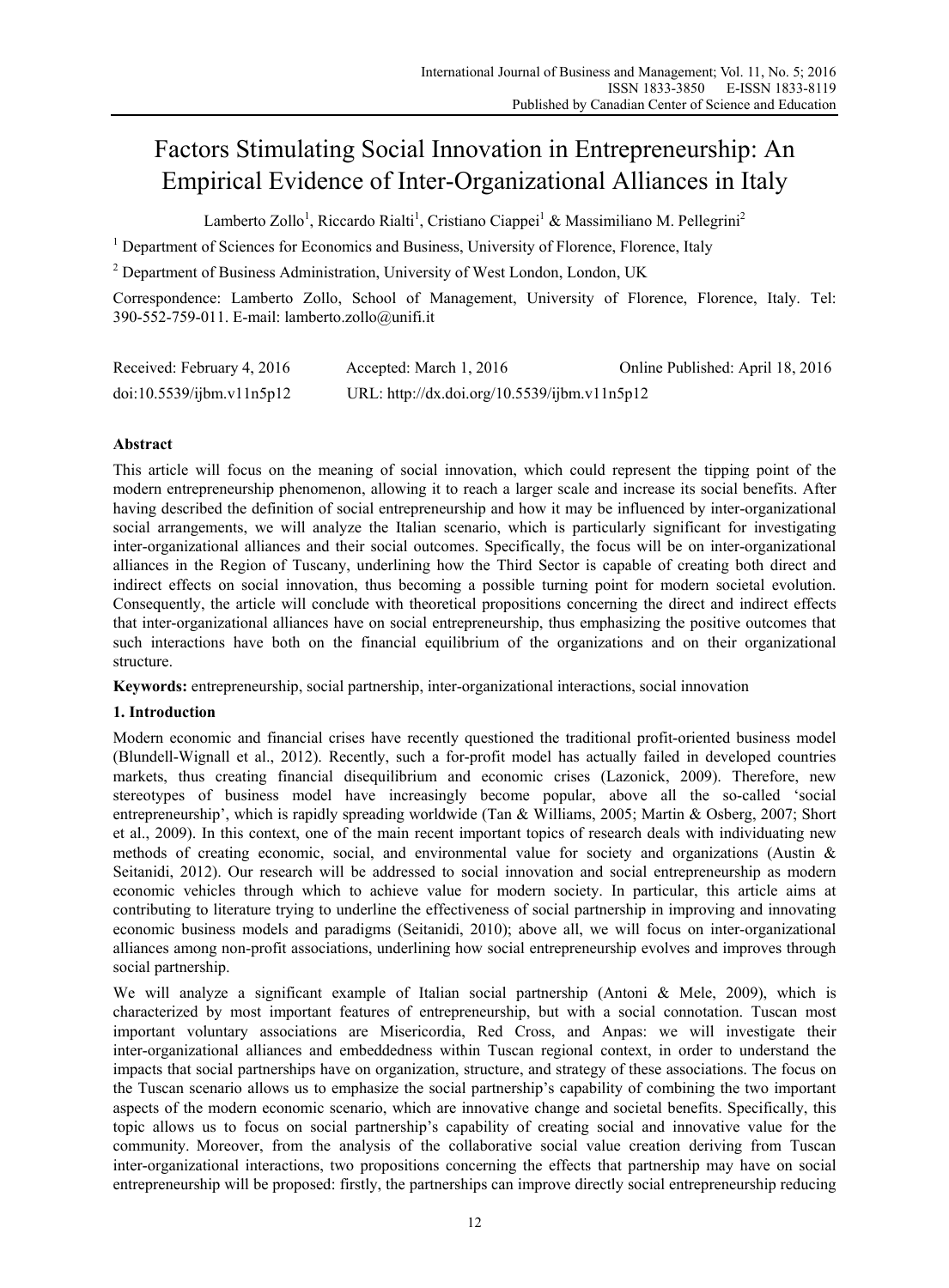the economic and financial tensions that are present in a social enterprise business model (Chell, 2007; Massetti, 2008; Alegre, 2015); secondly, the collaboration can improve indirectly the social entrepreneurship structuring better non-profit organizations (Tracey et al., 2004; Foster & Bradach, 2005; Austin & Seitanidi, 2012).

In the following paragraphs, we will firstly describe the theoretical background, focusing on the modern literature debate about social entrepreneurship and social innovation. At the end of this section, we will analyze the types of value and the steps that characterize inter-organizational interactions. Then, the stress will be on the Italian scenario, specifically on the Tuscan social partnership evolution. Finally, we will formulate two propositions referring to the partnership's effects on social entrepreneurship.

#### **2. Theoretical Background**

According to traditional economists, three main concepts describe the term entrepreneurship: value, change and opportunity. These three elements represent the Say-Schumpeter-Drucker theoretical cornerstone (Dees, 1998). Therefore, it is possible to define entrepreneurial innovation as follows: the activity to change the 'status quo' by exploiting the opportunity of creating new value (Colwell & Narayananb, 2010). This definition implies the well-known Marxian notion of 'creative destruction' (Smart, 2012), reinterpreted by Schumpeter (1934) according to whom entrepreneurs' main goal is to overcome existing economic suboptimal equilibrium characterized by its products, services and rules, by creating a new equilibrium that satisfies in a better way customers' needs and providing better quality and wealth (Boschee & McClurg, 2003). Consequently, entrepreneurship is the attitude to combine change and innovation (Dean & McMullen, 2007; Pacheco et al., 2010), by altering the present economic system and forging a new equilibrium pursuing a precise objective and mission, thanks to opportunities never exploited before. However, in the present historical context, it seems necessary to add an element of significant value to the aforementioned definitions: the social connotation (Korosec & Berman, 2006). This is how the definition of social entrepreneurship has emerged, referring to the creation of products, services, and quality for a social mission and in a socially responsible way (Fiet et al., 2006; Weerawardena & Mort, 2006).

Two elements can be put together. The first one is innovative change, with its strategies, meanings, concepts, ideas, and organizations. The second one, instead, is social mission, which aims at creating societal benefits by helping disadvantaged and under-served populations (Dorado, 2006; Van Slyke & Newman, 2006; Tracey & Phillips, 2007). In this scenario, the Schumpeterian 'creative-destruction' axiom has to be interpreted differently. Actually, the traditional economic and financial markets during crises have failed in a large segment of the international trading system and, as a consequence, a lot of investors and disadvantaged people have been progressively marginalized (Dees, 1998). This *status quo* is no longer sustainable (Peredo & McLean, 2005; Martenson, 2011), therefore social entrepreneurship should be the main framework of entrepreneurship able to create a new economic 'ecosystem', focused on solving economic problems through socially responsible investment and business (Adner & Kapoor, 2010).

Apart from the different missions, one of the most distinctive traits of social enterprises is the uniqueness of their business models (Tracey, 2004; Foster & Bradach, 2005). In fact, social enterprises can be positioned in a sort of 'hybrid' continuum, which delineates the nature of their business, going from one extreme, non-profit organizations, to the opposite one concerning for-profit organizations (Massetti, 2008). This continuum creates a social and economic tension in social enterprises that can be classified according to their social mission (Alegre, 2015). Therefore, there is a spectrum ranging from purely philanthropic organizations to commercial ones (Harding, 2004). In particular, one of the business models along the continuum refers to social enterprises that pursue a social goal but also exploit their incomes in order to assure their financial sustainability (Chell, 2007). According to this theory, the social enterprise is not anymore only a charitable and non-profit organization, but it has particular commercial features that continuously create value that may be reinvested in the business (Dees, 1998; Tracey, 2004; Foster& Bradach, 2005). So, the underlying model for new social enterprises is likely to include a mix of different economic sources which may be instrumental in providing future sustainability and self-sufficiency (Dorado, 2006).

Due to their different missions and scopes, it is clear that social enterprises, which are able to create economic innovation and can allow customers and market actors to be better understood and satisfied (Kirzner, 1985; Gaglio, 2004), may be a key opportunity to increase the sustainability of the economic system (Martin & Osberg, 2007). While traditional entrepreneurship has to reach customer satisfaction, social entrepreneurship aims to 'customer social satisfaction' (Lichtenstein et al., 2004). Then, products' innovation, offered services and prevalent activities have to pursue the goal of meeting social needs and have to create societal welfare (Luo & Bhattacharya, 2006). However, despite apparent similarities between traditional and social enterprises, in the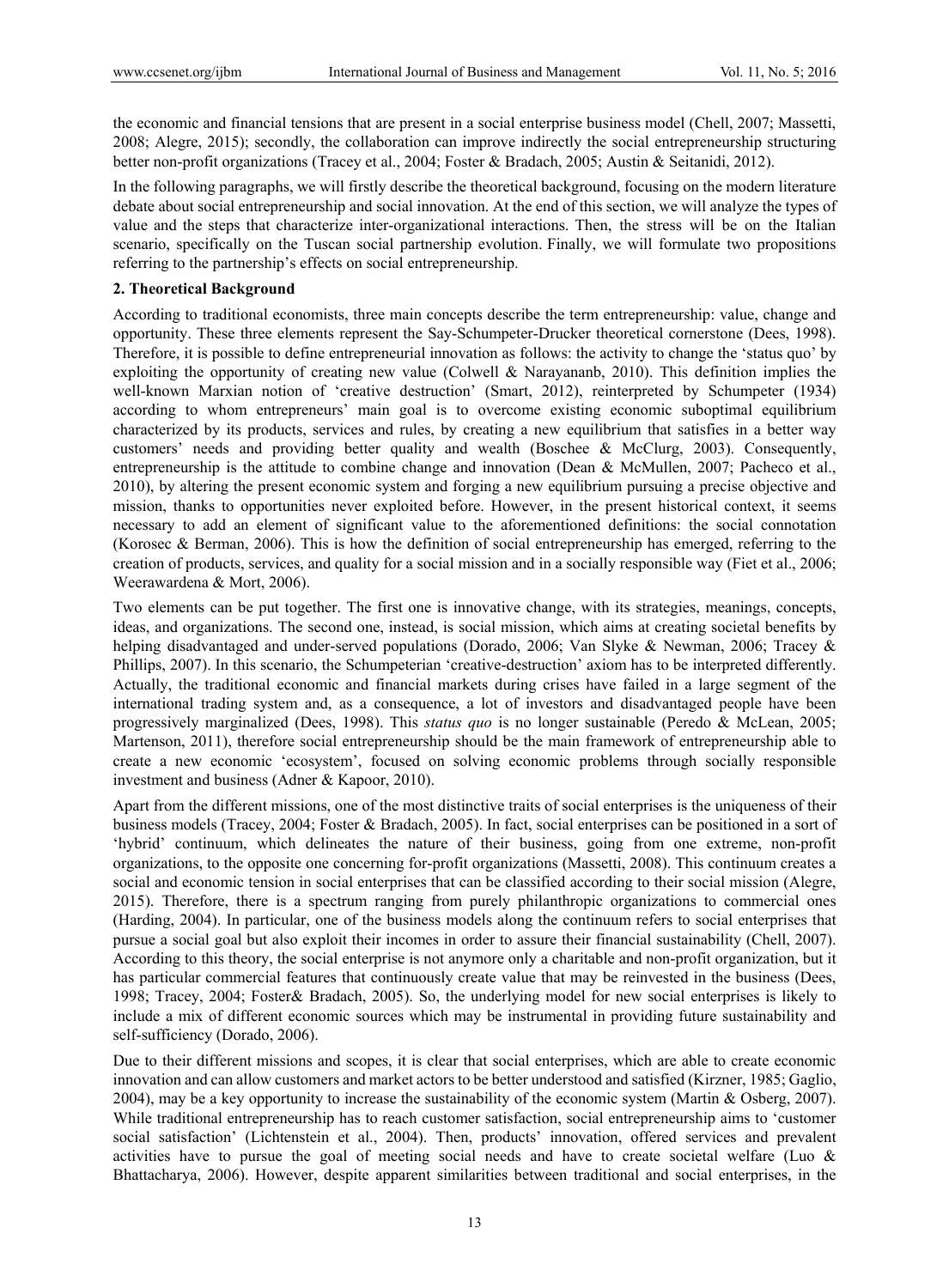latter ones the notion of innovation acquires the features of 'social innovation'. Social innovation can be present in non-profit organizations through charity and voluntarism (Van Til & Ross, 2001), in markets through fair trade and open source software (Howse & Trebilcock, 1996), but also in governmental institutions through public health and first aid towards disadvantaged people (Seitanidi, 2010). The common goal is to have a social mission, which explains why the idiomatic phrase 'Social Silicon Valley' has been coined, referring to organizations that exploit both resources and energies to cope with social problems and the creation of 'social value' (Mulgan, 2007). Social enterprises need to find a hospitable territory for implementing their activities, above all for reaching societal benefits. This implies a partnership with local institutions that have to facilitate social enterprises work (Seitanidi, 2010); that is why social entrepreneurship is usually linked to 'civic innovation', referring to new structures, institutions, and relations aimed at citizens' support (Fowler, 2010). If this innovation is merged with organizations, economic activities, and practices sustaining social benefits, or in other words social entrepreneurship, it will be possible to achieve the creation of 'social value' innovation (Seitanidi, 2010; Austin & Seitanidi, 2011).

As of today, one of the most important examples of social value innovation can be identified in the venture of Muhammed Yunus, the father of microcredit, who started from a simple but very innovative idea: lending small sums of money to poor Bangladeshi people who repaid loans by creating their own value, and spawning a new global network of social organizations that replicate such a credit system (Martin & Osberg, 2007). This is a renowned example of 'social value' innovation, and it has all the features of social engagement (Seelos & Mair, 2005): (a) direct action to solve situations that create hardship and discomfort towards poor and disadvantaged people; (b) innovative and effective solutions to societal problem, trying to create new and sustainable outcomes and securing permanent benefits for communities (Martin & Osberg, 2007).

Considering the growing social inequalities generated by recent financial crises, the role of traditional organizations and government in the creation of social value has proven to be unsufficient (Visser, 2011). In this context, then, as an answer to the decrease of surplus value available for communities, the number of social partnerships between non-profit organizations, public institutions and for-profit has grown rapidly (Berger et al*.*, 2004; Kourula & Laasonen, 2010). The principal outcome of these social partnerships can be identified in the creation of new 'social value' innovation (Austin, 2000). Thanks to such arrangements, there has been a shift from 'sole creation' of value to collaborative social value creation, or co-creation of 'social value' (Austin & Seitanidi, 2012). This newly generated social value may proceed from four types of 'source value'. Firstly, we have resource complementarity through which the partners can achieve numerous advantages (Andrioff & Waddock, 2002). Secondly, resources' nature that refers to the partners' capability of sharing specific resources, such as know-how and distinctive competencies, thus increasing the creation of value. Then, resource directionality that shows partners' level of interaction in exploiting their resources; finally, linked interests that refer to the collaboration towards co-creation of 'social value' (Austin & Seitanidi, 2012). From this 'source value' framework follow the most important steps characterizing the social partnership's creation of value (Austin, 2000). In fact, cross-sector interactions have recently evolved into social partnership's context through different collaboration stages thus creating the so-called 'collaboration continuum'(Seitanidi 2010; Le Ber & Branzei, 2010; Kourula & Laasonen, 2010). According to this continuum, the first relationship stage is philanthropic collaboration: the level of engagement is low, the interaction activity is infrequent, the co-creation of value and social innovation is single and seldom, the transfer of resources is unilateral (Porter and Kramer, 2002; Godfrey et al., 2009; Austin & Seitanidi, 2012). The second step is called transactional collaboration: in this case we have an improvement of interaction, in fact the exchange of resources is reciprocal, there is a higher level of resource complementarity and organizational compatibility and the created 'social value' is greater (Googins & Rochlin, 2000; Austin & Seitanidi, 2012). The third relationship stage is called integrative collaboration: mission, values, and strategies become more congruent, we have creation of higher level of synergic value and innovative solutions, the social partnership becomes more complex and implies higher organizational integration and co-creation of value (Kanter, 1999; Holmes & Moir 2007; Le Ber & Branzei, 2010; Austin & Seitanidi, 2012). Finally, we have the transformational collaboration: 'Social Issues Platform' is created (Selsky  $&$  Parker 2010), which refers to shared social needs and partners' roles in the partnership; in this last higher level of collaboration, the engagement is high, the interaction activity is intensive, the co-creation of value is conjoined, and the innovation is frequent; but, most of all, the aim of this kind of partnership is to create "disruptive social innovations" (Christensen et al., 2006; Nelson & Jenkins, 2006; Austin & Seitanidi, 2012).

In the next paragraph, we will present a significant example of an Italian regional social partnership.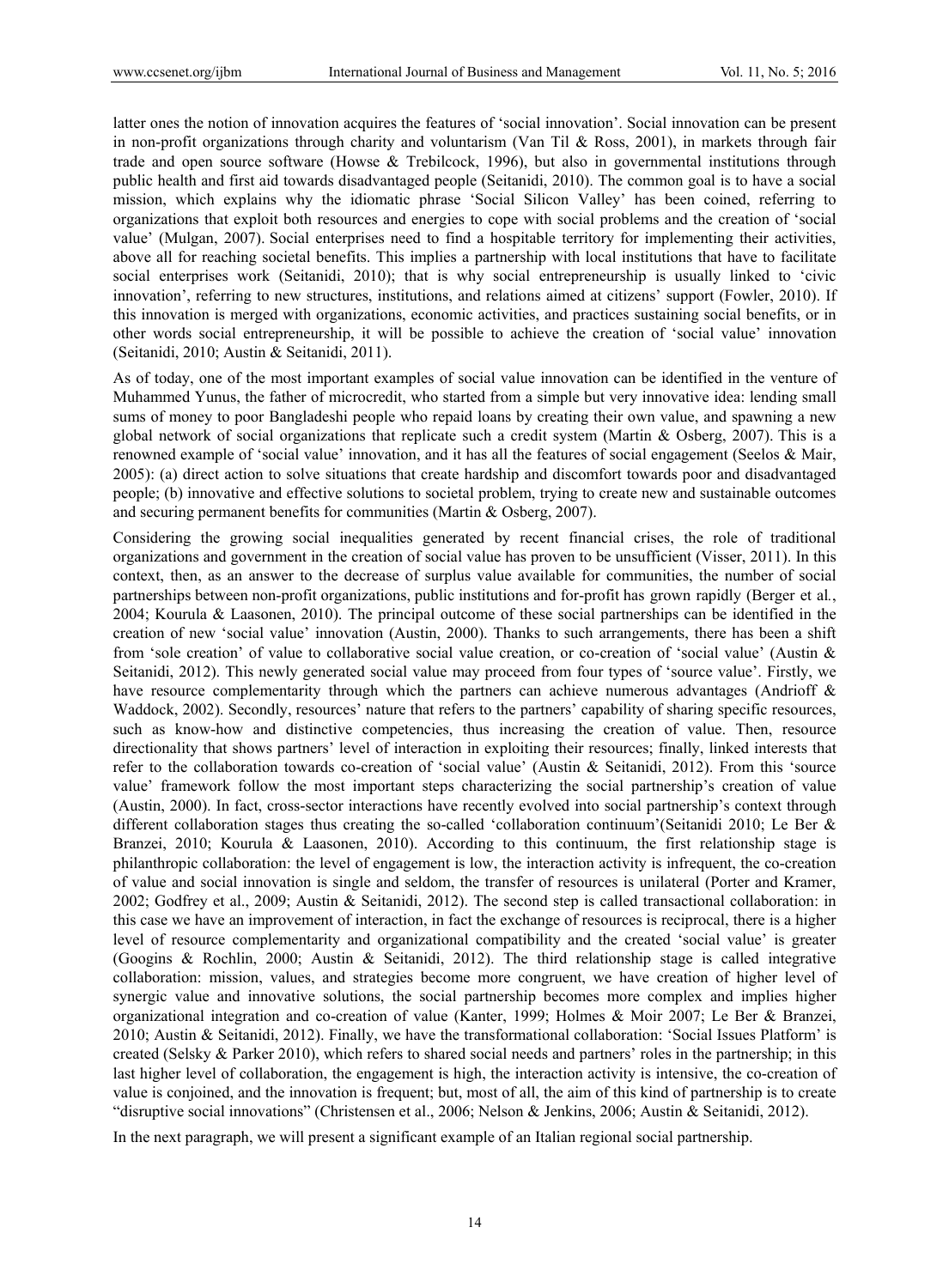#### **3. The Italian Social Partnership's Context**

The Italian context represents an ideal research scenario in order to analyze the phenomenon of social partnership; actually, in Italy the context has historically been favourable to the development of non-profit organizations. In particular, the Italian context has been favourable in terms of cultural background (Prychitko  $\&$ Boettke, 2002), public assistance has always received help by institutional governments to evolve and become what it is today, and in terms of collaboration and social economic exchange with institutions. The Italian welfare system is very important in the European scenario, and our local object of research, which is the Tuscan social partnership, can stress the importance of this type of interaction and collaboration: its social and collaborative value innovation demonstrates the development of humanitarian, philanthropic, and ethic values in new business models, above all in social partnerships between non-profit associations and public collaborators (Brinkerhoff & Brinkerhoff, 2002). The most important element that allowed Tuscan social partnership to be successful refers to regional governmental institutions' efforts in structuring and contextualizing a favourable framework, which has been able to induce non-profit foundations to achieve positive socio-economic results (Antoni & Mele, 2009). Such a social context represents a prerogative for non-profit organizations growth and represents the reason why the Tuscan voluntary system stands for a case of excellence in inter-organizational partnerships. Tuscan voluntary associations are well-known for their high level of cooperation, development and international solidarity (Antoni & Mele, 2009); as a matter of fact, voluntary associations in Tuscany reach a significant dimension and importance, allowing them to implement a considerable part of the regional emergency services and transports, exemplifying the perfect meaning of non-profit organization (Van Tulder et al., 2007; Seitanidi, 2010). This type of social partnership complies perfectly with the social entrepreneurship function, which relates to associations engaged in a process of entrepreneurship involving a segment of society with the altruistic objective that benefits accrue to that segment of society (Tan et al*.*, 2005). From this definition, three elements emerge: the actor, the process, and the objective. In our case, the main actor is the regional Third Sector operating in the Tuscan social system. The process is represented by implemented activities that aim at social innovation and at the creation of value for local community, in our example first aid service and assistance for poor and disadvantaged people. This represents the creation of 'social value' for a precise segment of society (Nahapiet & Ghoshal, 1998). Tuscan government has recognized the important role that these associations have at a local level, mainly because political and institutional efforts have failed in satisfying disadvantaged people's needs by creating a gap between their needs and existing services. Such a phenomenon has been traditionally referred to as 'government failure' (Salamon, 1987). In order to reduce such criticalities, Tuscan non-profit organizations intervene with their social activity to fill this gap, providing a great diversity and customization of services characterized by high levels of efficiency (Brinkerhoff & Brinkerhoff, 2002). For example, Tuscan Misericordia association defined a new standard and 'status quo' of regional public assistance, which political and governmental activities would have never reached. Thanks to the regional social partnership, it becomes possible to unify less bureaucratic and more flexible voluntary associations with fundraising and resources, thus providing institutional partners. This arrangement implies a sort of regional isomorphism (DiMaggio & Powell, 1983) that represents the key value of partnership effectiveness, especially in creating 'social value'. It is clear that partnering with community organizations generates better policies which are more sensitive to local needs and enhances opportunities for social inclusion and improvement (Andrews & Entwistle, 2010).

In the following two sub-paragraphs the analysis will focus on the main effects that the social partnership has on the organizational structure of the partners and on the 'social value' created.

## *3.1 Direct Effect of Social Partnership*

One of the most interesting issues of inter-organizational interactions refers to organizational and structural changes that occur during the social partnership (Seitanidi, 2010). In this section we will focus on the direct effect that social partnership has on social entrepreneurship: this effect is called 'organizational genesis' (Barnett & Carrol, 1995; Martin & Osberg, 2000; Seitanidi, 2010), and refers to substantial changes in the partnership's organization. This effect directly influences the essence of the organization, its core elements, redefining both the strategy and the organizational essence of the collaboration. In our research, this innovative change is very significant and it allows us to make an important consideration about the relationship between the partnership and social entrepreneurship. In fact, one of the main problems in defining social entrepreneurship is its collocation along the continuum from non-profit to for-profit enterprise, which creates a sort of socio-economic tension between the pure philanthropic organization and the traditional commercial enterprise (Tracey, 2004; Foster & Bradach, 2005; Chell, 2007; Massetti, 2008; Alegre, 2012). Building on these consideration and evidence, thus, we propose: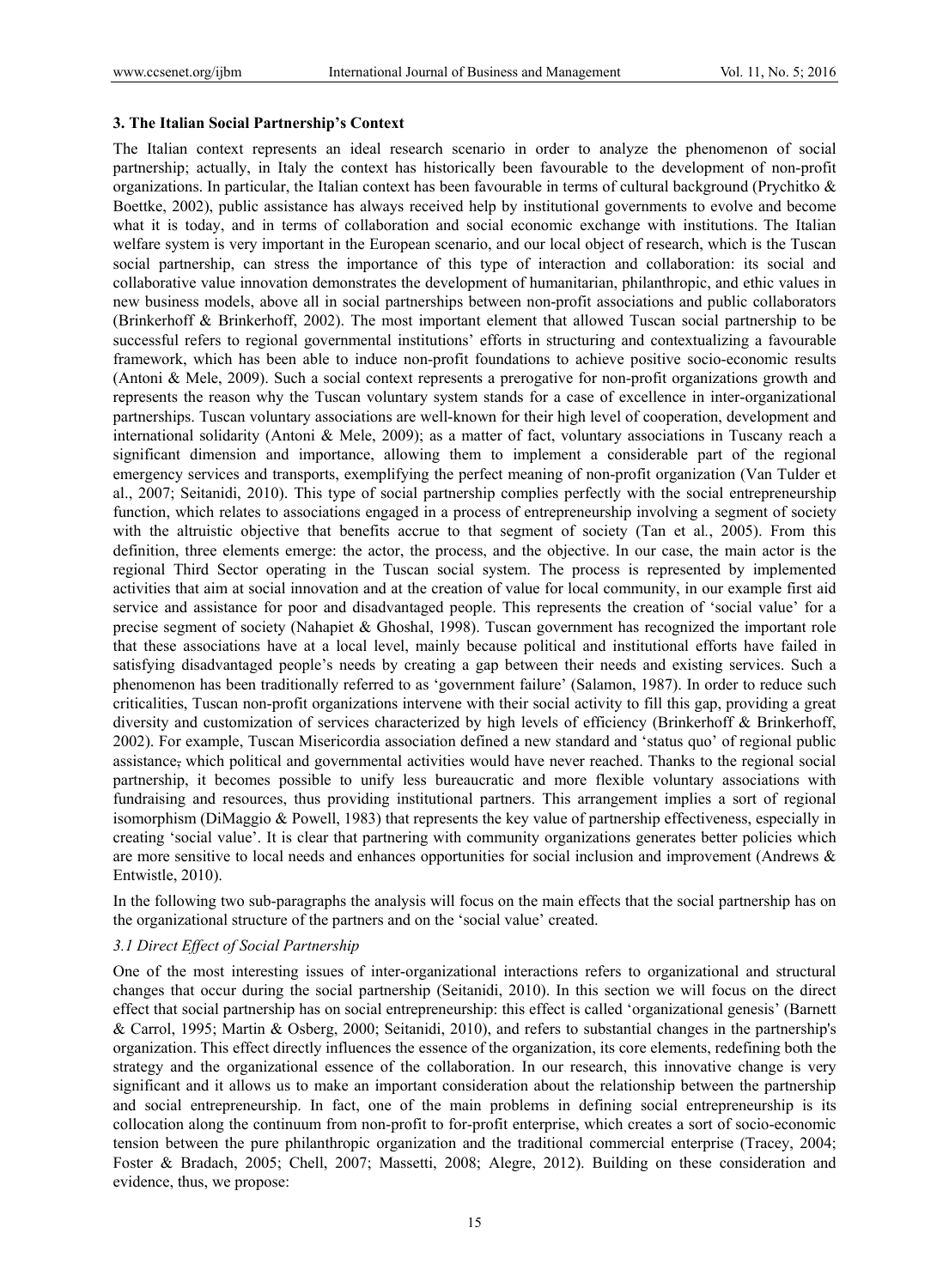# *Proposition 1: The more intense social partnership is, the less tension between economic and philanthropic goals social enterprises experience.*

Social partnership makes it possible to conciliate both the charitable and philanthropic aims and the financial gains of the organization, and the Tuscan social arrangement exemplifies it very well: on the one hand, the Region of Tuscany collaborates with voluntary associations in order to provide better public emergency and urgency services that could not be possible without this collaboration; on the other hand, the Third Sector has a solid financial flow assured by public grants, and this financial resources guarantee a stable economic equilibrium for the associations. Thanks to the social partnership, the non-profit association can relieve its economic and financial tension that we have seen through the 'collaboration continuum' (Harding, 2004; Alegre, 2012), thus maintaining its philanthropic and voluntary nature.

# *3.2 Indirect Effect of Social Partnership*

After having described the direct effect of social partnership, it is now interesting to focus the analysis on the indirect effect that the partnership has on social entrepreneurship: we can call this effect 'organizational kinesis', referring to non-core changes of process or outcomes of the partnership collaboration (Tracey, 2004; Foster & Bradach, 2005; Chell, 2007; Massetti, 2008; Alegre, 2012). These types of changes refer to know-how sharing, network opportunity, better performance of the partnership and capacity opportunity (Seitanidi, 2010). It is important to underline that, although this indirect effect implies a formalization and an operating improvement of the non-profit association, this effect is not pursued by the collaborators of the partnership: these changes do not represent a specific target of the social partnerships, but they are unintentional and due to the collaboration process of the partners. The 'organizational kinesis' effect, then, allows us to propose:

## *Proposition 2: The more intense social partnership is, the more pressures social enterprises receive towards institutionalization and rationalization of process.*

The indirect effect that the interaction has on social entrepreneurship refers to quality of the partnership: therefore, in our Tuscan example we observe this indirect effect during the most advanced steps of the collaboration, that are the integrative and the transformational relationship, thanks to a better institutionalization and rationalization of the partnership that implies a better process and performance, thus increasing quality and quantity of the outcomes. Through the institutionalization of the voluntary association, it becomes possible to compound less complex non-profit organization with fundraising of regional institution: in this way the inter-organizational interaction can improve the partnership's effectiveness, especially in creating 'social value' innovation. The voluntary association has to maintain its structural autonomy and self-sufficiency, exploiting the rationalization of the institutional partner but avoiding the mistake of becoming too bureaucratic.

In Figure 1 we will describe the conjoined effects of social partnership on social entrepreneurship: it is clear that both the direct and indirect effects of the partnership increase the organization, the process and strategy of the non-profit organization, which has the possibility to become an efficient social enterprise with a solid economic structure through the social partnership. The relief of the financial tension, the so-called 'genesis', and the rationalization of the association's structure, the so-called 'kinesis', make it possible to achieve better economic results, that in our research refer to 'social value' innovation for the community.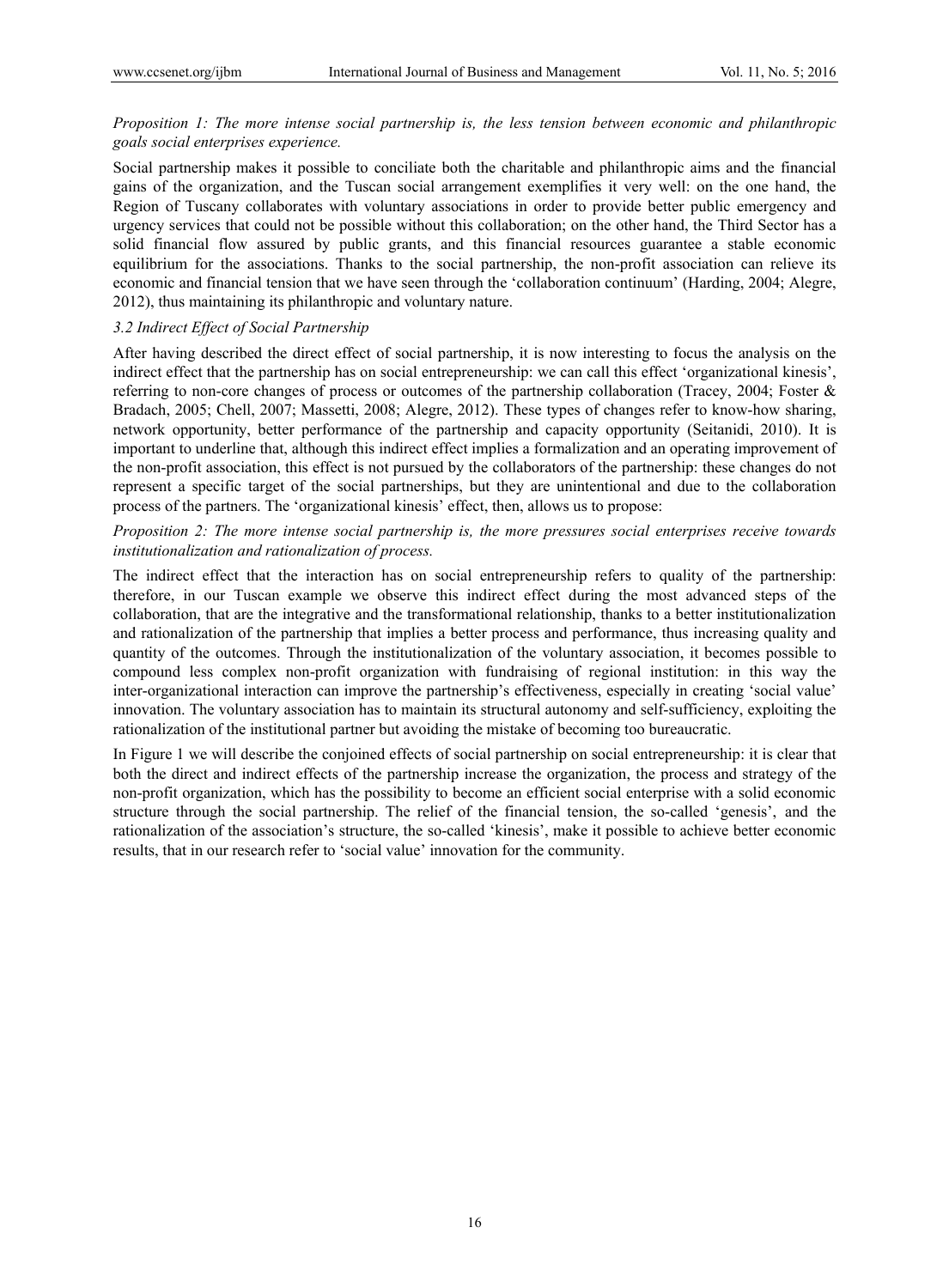

Figure 1. The partnership's effects on social entrepreneurship

#### **4. Discussion**

Despite their crucial social role, it is important to underline that non-profit organizations do not exist as a substitute for services provided by public institutions, but instead they exist in partnership with public sector to form a 'third party government'. Consequently, due to this complementarity between non-profit and public institutions, it is possible to consider non-profit organizations in an effective partnership with governmental institutions, thus forming the so-called 'third party governance' (Salomon, 1997). This type of cooperation adds a higher level of 'social value' to the community in which it is implemented, mainly because it allows a mutual exchange of knowledge and capabilities. In particular, firstly non-profit organizations, thanks to voluntarism, can efficiently increase 'social value' in a determined area, having the knowledge and the expertise in helping and assisting poor and disadvantaged people (Mitchell et al., 2000). Secondly, public institutions have the means to facilitate non-profit organizations services, simplifying their activity at a local level. In fact, non-profit organizations hardly endeavor to achieve their social objectives, coping with many types of environmental pressures; a social partnership with a public institution allows to benefit from financial sources, political favors and economic advantages (McDonald & Warburton, 2000). On the basis of these considerations, it is possible to assume that due to inter-organizational interaction the two partners may profit from a social collaboration that aims at finding a mutual solution. Specifically, owing to collaboration the two entities in fact are able to pursue goals they could not achieve working alone (Seitanidi et al., 2010). This synergic value is gained through equal participation in decision making and problem solving, mutual respect and transparency. In effect, as we have seen in the most advanced phases of the collaboration continuum, that is the *integrative* and *transformational* relationships between Tuscan non-profit organizations and public institutions (Austin & Seitanidi, 2012), a perfect model of social partnership needs both a high level of mutuality and a high organizational identity (Brinkerhoff & Brinkerhoff, 2002). In this way, socio-economic value added can be created, coping with societal issues in a determined community, defining a new social business model (Seitanidi et al., 2010). Therefore, interactions between non-profit organizations and public institutions co-create economic, environmental and 'social value' only if social business model is mutually shared and carried forward by the partners (Austin, 2000). For that reason, social partnership can create social innovative value if it is characterized by structural and procedural isomorphism (DiMaggio & Powell, 1983). The process of 'social value' creation could be the following: transferring the value of resources from one partner to the other; then creating an interacting value that allows joint problem solving, coordination and conflict resolution; finally, exploiting synergic value that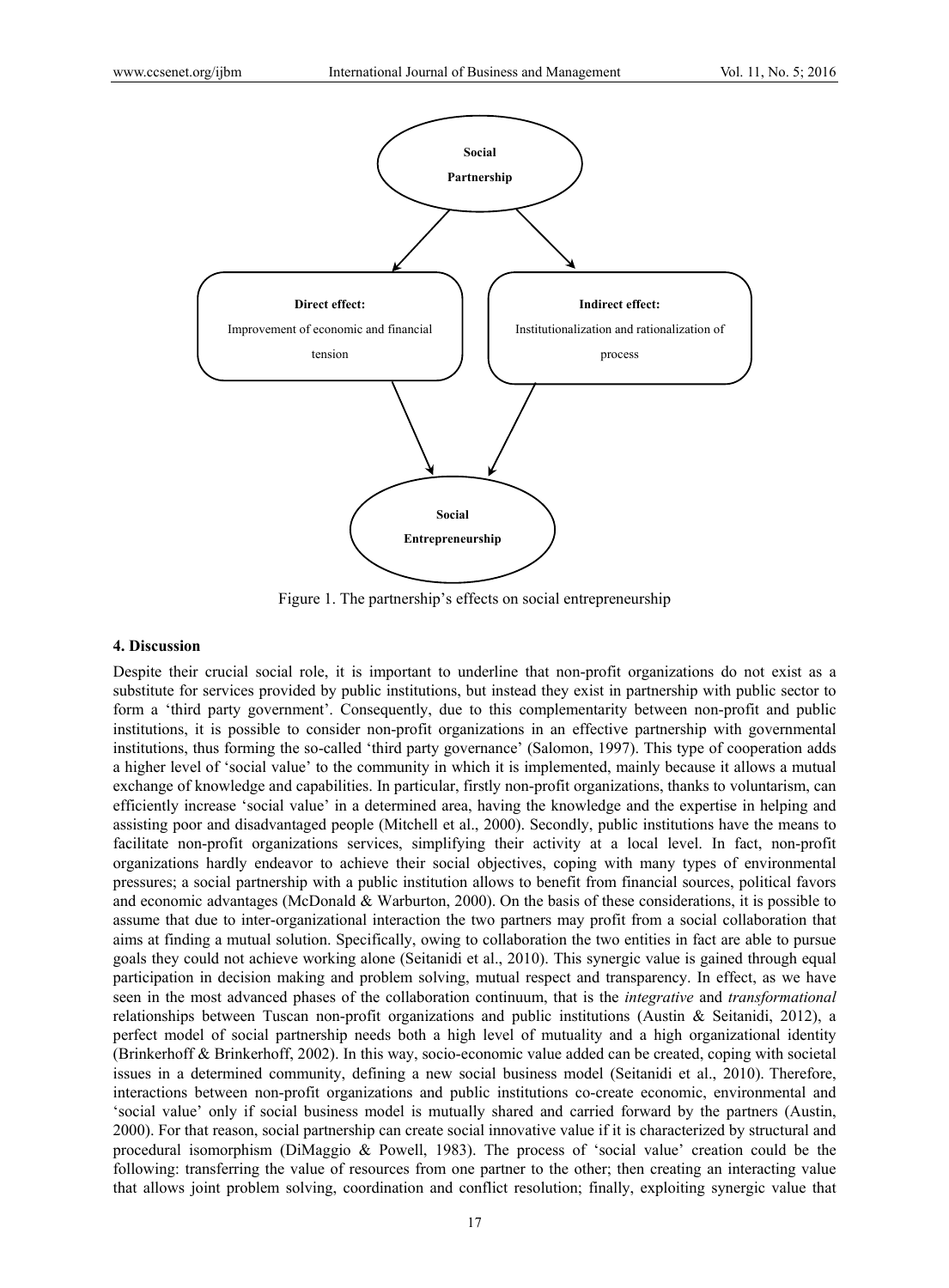enables to create more and better value together rather than separately. In this way, collaborative value creation can be defined as ''enduring benefits generated by interaction of the collaborators to accrue societal and individual value'' (Austin & Seitanidi, 2012). This type of value shows an intrinsic innovative change and, since it creates an innovative standard of capitalism paradigm, it is definable as the new engine for societal change. Thus, entrepreneurship involving social purposes represents a higher form of capitalism, one that creates a positive cycle of community prosperity by stimulating both business and social innovation (Porter & Kramer, 2002). Although non-profit organizations and public institutions create economic and 'social value' on their own, social partnerships represent a vehicle through which generate 'social value' innovation with a higher impact on the community (Seitainidi et al., 2010). Social partnership is capable of generating value if collaborators not only create a 'Social Issues Platform', that is an agreement on significant social issues pursued by their business mission (Selsky & Parker, 2010), but also if they share the intention of altering the earlier 'status quo' and improving it with 'social value' innovation, creating 'disruptive social innovation' (Christensen et al., 2006).

## **5. Conclusions and Suggestions for Future Researches**

In this article the main topic was how social partnerships can innovate and improve entrepreneurship. The analysis has been focused on inter-organizational interactions in a particular Italian regional context; our object of research has been the direct and indirect effects that social partnership has on social entrepreneurship in the Region of Tuscany. These effects allowed us to suggest two propositions that underline the effectiveness of the collaboration. The first proposition refers to social partnership's relief of economic and philanthropic tension concerning social enterprises. The second proposition refers to social partnership's improvement of process and performance. The Tuscan inter-organizational alliances represent an example of social partnership's effectiveness in creating 'social value' and innovating social entrepreneurship: thanks to this kind of collaboration, non-profit organizations evolve into effective social enterprises, contributing more efficiently in public services and emergency assistance at a local level.

We think this article may have contributed to add an element of discussion in the modern literature debate, that is the significant role of social partnership in social innovation and creation of societal value, which could represent the new engine for economic system change and improvement. Future research could better analyze the strategy, organizational structure and business model of the social partnership, stressing analytical and empirical results through quantitative analysis. It would be very interesting to study the strategies that partners use in the social partnership: in our Tuscan example, further research should be conducted on the business strategies used by managers of the partners. It would be significant to empirically test our theoretical propositions and to analyze how the organizational structure of the non-profit organizations will change after the institutionalization of their structures: the voluntary associations' final goal should result in defining their business model as a social enterprise, therefore it will have to achieve the social value creation through the partnership and interact efficiently within the regional context in order to create 'disruptive social innovation'.

#### **References**

- Adner, R., & Kapoor, R. (2009). Value Creation in Innovation Ecosystems: How the Structure of Technological Interdependence Affects Firm Performance in New Technology Generations. *Strategic Management Journal, 31*(3), 306-333. http://dx.doi.org/10.1002/smj.821
- Alegre, I. (2015). Social and Economic Tension in Social Enterprises: Does it Exist? *Social Business*, *5*(1), 17-32. http://dx.doi.org/10.1362/204440815X14267607784767
- Andrews, R., & Entwistle, T. (2010). Does Cross-Sectoral Partnership Deliver? An Empirical Exploration of Public Service Effectiveness, Efficiency, and Equity. *Journal of Public Administration Research and Theory*, *20*(2), 679-701.
- Andriof, J., & Waddock, S. (2002). *Unfolding Stakeholder Engagement*. In J. Andriof, S. Waddock, B. Husted, & S. Rahman (Eds.), *Unfolding Stakeholder Thinking: Theory, Responsibility and Engagement* (pp. 19-42). Greenleaf, Sheffield.
- Antoni, L., & Mele, S. (2009). *Le Associazioni di Volontariato in Toscana: Caratteri Strutturali e Valenza Occupazionale.* Regione Toscana-Rapporto Irpet, Collana e-book. Firenze.
- Austin, J. (2000). Strategic Collaboration Between Nonprofits and Business. *Nonprofit and Voluntary Sector Quarterly*, *29*(1), 69-97. http://dx.doi.org/10.1177/089976400773746346
- Austin, J. E., & Seitanidi, M. M. (2011). *Social Enterprise Series no. 32: Value Creation in Business—Nonprofit Collaborations.* Working papers 1–94, Harvard Business School Division of Research, Boston, MA.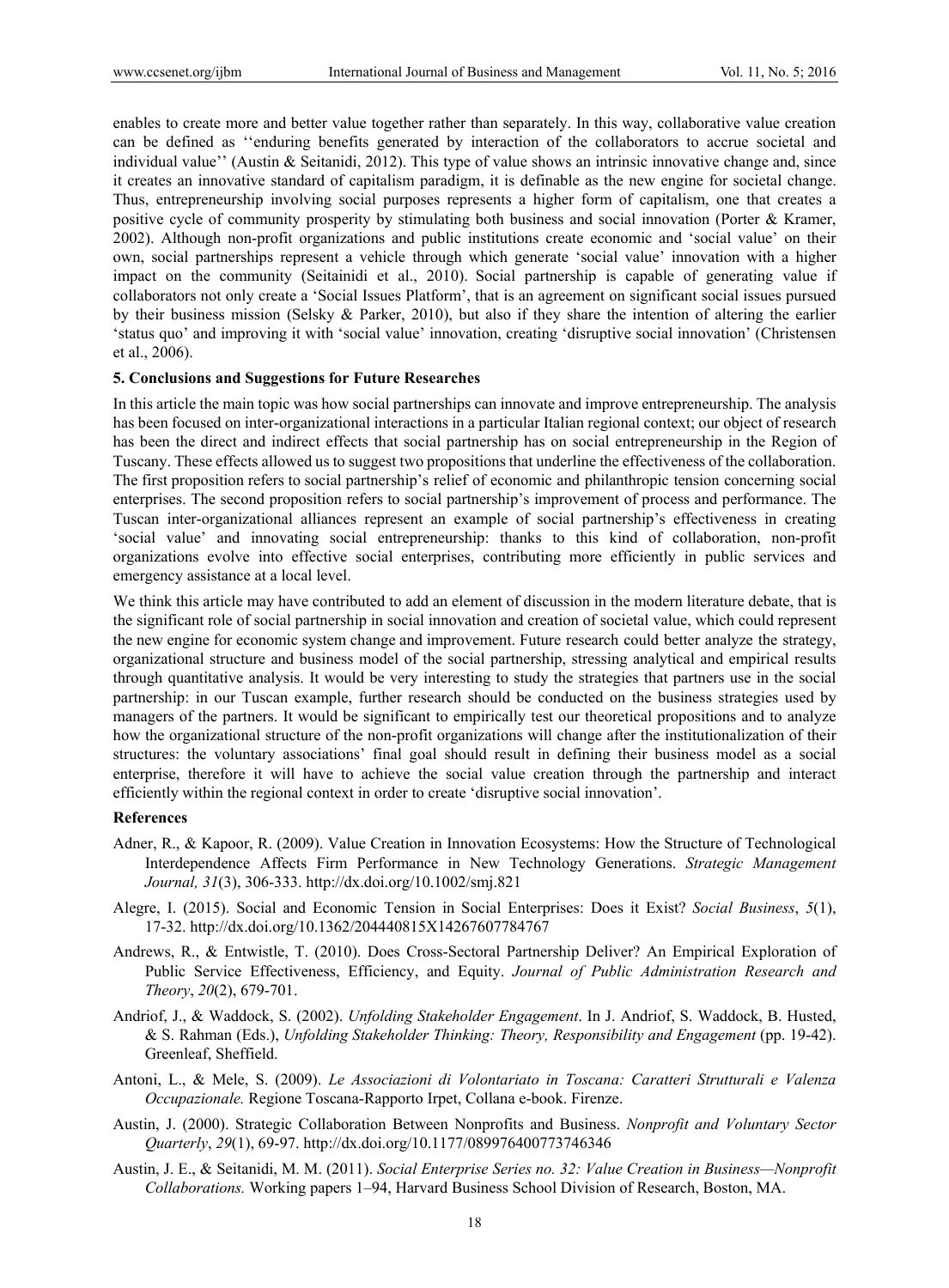- Austin, J., & Seitanidi, M. M. (2012). Collaborative Value Creation: A Review of Partnering between Nonprofits and Businesses: Part I. Value Creation Spectrum and Collaboration Stages. *Nonprofit and Voluntary Sector Quarterly*, *4*(5), 726-759.
- Barnett, W. P., & Carroll, G. R. (1995). Modeling Internal Organizational Change. *Annual Review of Sociology*, *21*, 217-236.
- Berger, I. E., Cunningham, P. H., & Drumwright, M. E. (2004). Social Alliances: Company/ Nonprofit Collaboration. *California Management Review*, *47*(1), 58-90. http://dx.doi.org/10.2307/41166287
- Blundell-Wignall, A., Atkinson, P. E., & Roulet, C. (2012). The Business Models of Large Interconnected Banks and the Lessons of the Financial Crisis. *National Institute Economic Review, 221*(1), 31-43. http://dx.doi.org/10.1177/002795011222100114
- Boschee, J., & McClurg, J. (2003). *Toward a Better Understanding of Social Entrepreneurship: Some Important.*
- Brinkerhoff, J. M., & Brinkerhoff, D. W. (2002). Government-Nonprofit relations in comparative perspective: Evolution, themes and new directions. *Public Administration and Development*, *22*(1), 3-18.
- Ceccherelli, A., Spinelli, A., Tola, P., & Volterrani, A. (2012). *Il Valore del Volontariato: Indicatori per una Valutazione Extraeconomica del Dono*. Cesvot Edizioni, Firenze.
- Chell, E. (2007). Social Enterprise and Entrepreneurship: Towards a Convergent Theory of the Entrepreneurial Process. *International Small Business Journal*, *25*(1), 5-26. http://dx.doi.org/10.1177/0266242607071779
- Christensen, C. M., Baumann, H., Ruggles, R., & Sadtler, T. M. (2006). Disruptive Innovation for Social Change. *Harvard Business Review*, *84*(12), 94-97.
- Colwell, K., & Narayanan, V. K. (2010). Foresight in Economic Development Policy: Shaping the Institutional Context for Entrepreneurial Innovation. *Futures*, *42*(4), 295-303.
- Dean, T. J., & McMullen, J. (2007). Toward a Theory of Sustainable Entrepreneurship: Reducing Environmental Degradation Through Entrepreneurial Action. *Journal of Business Venturing*, *22*(1), 50-76. http://dx.doi.org/doi:10.1016/j.jbusvent.2005.09.003
- Dees, J. G. (1998). *The Meaning of "Social Entrepreneurship*". Stanford University: Draft Report for the Kauffman Center for Entrpreneurial Leadership, Santa Clara.
- DiMaggio, P. J., & Powell, W. (1983). "The Iron Cage Revisited" Institutional Isomorphism and Collective Rationality in Organizational Fields. *American Sociological Review*, *48*, 147-60.
- *Distinctions*. Working paper, Institute for Social Entrepreneurs, Dallas (TX). Retrieved from http://www.sealliance.org/better-understanding.pdf
- Dorado, S. (2006). Social Entrepreneurial Ventures: Different Values So Different Process of Creation, No? *Journal of Developmental Entrepreneurship*, 11(4), 319-343. http://dx.doi.org/10.1142/S1084946706000453
- Fiet, J. O., Richard, D. N., Mahesh, G., & Pankaj, C. P. (2006). Entrepreneurial Discovery by the Working Poor. *Journal of Developmental Entrepreneurship*, *11*(3), 255-273. http://dx.doi.org/10.1142/S1084946706000428
- Foster, W., & Bradach, J. (2005). Should Nonprofits Seek Profits? *Harvard Business Review*, *83*(2), 92-100.
- Fowler, A. (2010). NGDOs as a Moment in History: Beyond Aid to Social Entrepreneurship or Civic Innovation? *Third World Quarterly*, *21*(4), 637-654. http://dx.doi.org/10.1080/713701063
- Gaglio, C. M. (2004). The Role of Mental Simulations and Counterfactual Thinking in the Opportunity Identification Proces. *Entrepreneurship Theory and Practice*, *28*(6), 533-552. http://dx.doi.org/10.1111/j.1540-6520.2004.00063.x
- Godfrey, P. C., Merrill, C. B., & Hansen, J. M. (2009). The Relationship between Corporate Social Responsibility and Shareholder Value: An Empirical Test of the Risk management Hypothesis. *Strategic Management Journal*, *30*(4), 425-445. http://dx.doi.org/10.1002/smj.750
- Googins, B. K., & Rochlin, S. A. (2000). Creating the Partnership Society: Understanding the Rhetoric and Reality of Cross-Sectoral Partnerships. *Business and Society Review, 105*(1), 127-144.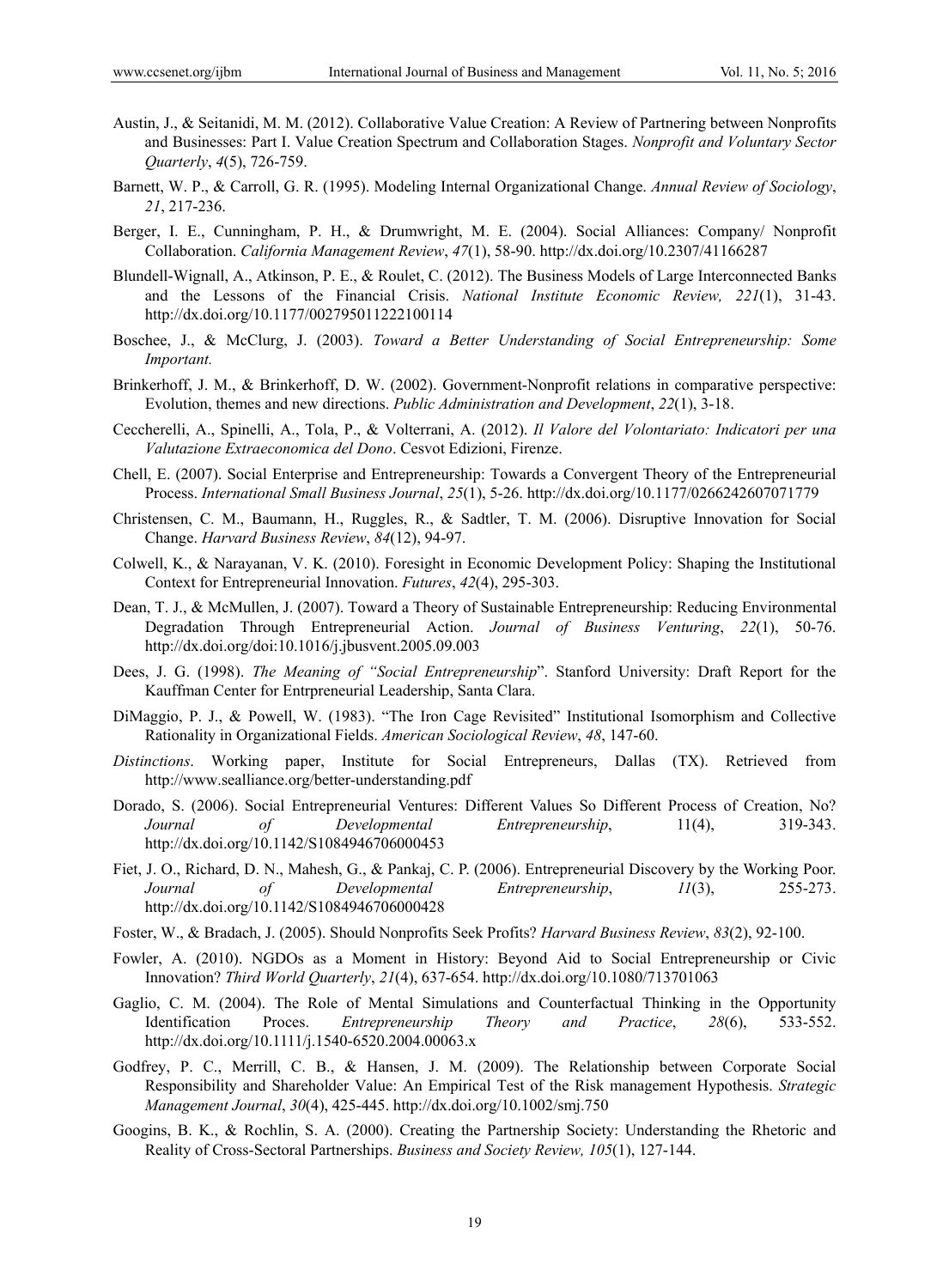- Harding, R. (2004). Social Enterprise: The New Economic Engine? *Business Strategy Review*, *15*(4), 39-43. http://dx.doi.org/10.1111/j.0955-6419.2004.00338.x
- Holmes, S., & Moir, L. (2007). Developing a Conceptual Framework to Identify Corporate Innovations through Engagement with Non-Profit Stakeholders. *Corporate Governance: The International Journal of Business and Society*, *7*(4), 414-422. http://dx.doi.org/10.1108/14720700710820498
- Howse, R., & Trebilcock, M. J. (1993). Protecting the Employment Bargain. *University of Toronto Law Journal*, *43*(3), 751-792.
- Kanter, R. M. (1999). From Spare Change to Real Change: The Social Sector as Beta Site for Business Innovation. *Harvard Business Review*, *77*(3), 122-132.
- Kirzner, I. (1985). *Discovery and the Capitalist Process*. Chicago: University of Chicago Press.
- Korosec, R. L., & Berman, E. M. (2006). Municipal Support for Social Entrepreneurship. *Public Administration Review, 66*(3), 448-462. http://dx.doi.org/10.1111/j.1540-6210.2006.00601.x
- Kourula, A., & Laasonen, S. (2010). Nongovernmental Organizations in Business and Society, Management, and International Business: Review and Implications from 1998 to 2007. *Business & Society*, *49*, 3-5. http://dx.doi.org/10.1177/0007650309345282
- Lazonick, W. (2009). The New Economy Business Model and the Crisis of U.S. Capitalism. *Capitalism and society*, *4*(2). http://dx.doi.org/10.2202/1932-0213.1054
- Le Ber, M. J., & Branzei, O. (2010). Towards a Critical Theory of Value Creation in Cross-Sector Partnerships. *Organization*, *17*(5), 599-629. http://dx.doi.org/10.1177/1350508410372621
- Lichtenstein, D., Drumwright, M., & Braig, B. (2004). The Effect of Corporate Social Responsibility on Customer Donations to Corporate-Supported Nonprofits. *Journal of Marketing*, *68*(4), 16-32. http://dx.doi.org/10.1509/jmkg.68.4.16.42726
- Luo, X., & Bhattacharya, C. B. (2006). Corporate Social Responsibility, Customer Satisfaction, and Market Value. *Journal of Marketing*, *70*(4), 1-18. http://dx.doi.org/10.1509/jmkg.70.4.1
- Martenson, C. (2011). *The Crash Course: The Unsustainable Future of Our Economy, Energy, and Environment*. John Wiley & Sons, Hoboken (NJ).
- Martin, R. L., & Osberg, S. (2007). Social Entrepreneurship: The Case for Definition*. Stanford Social Innovation Review*, *5*(2), 29-39.
- Massetti, B. L. (2008). The Social Entrepreneurship Matrix as a "Tipping Point" for Economic Change. *Emergence: Complexity and Organization*, *10*(3), 1-8.
- McDonald, C., & Warburton, J. (2000). *Volunteers: What We Need to Find Out (and why we need to do it)* (Working paper no. 92). Queensland University of Technology, Brisbane.
- Mitchell, R. K., Smith, J. B., Seawright, K. W., & Morse, E. A. (2000). Cross Cultural Cognition and Venture Creation Decision. *Academy of Management Journal*, *43*(5), 974-993.
- Mulgan, G. (2007). Truth in Government and the Politicization of Public Service Advice*. Public Administration*, *85*, 569-586.
- Nahapiet, J., & Ghoshal, S. (1998). Social Capital, Intellectual Capital, and the Organizational Advantage. *Academy of Management Review*, *23*(2), 242-266.
- Nelson, J., & Jenkins, B. (2006). *Investing in Social Innovation: Harnessing the Potential for Partnership Between Corporations and Social Entrepreneurs*. In F. Perrini (Ed.), *The New Social Entrepreneurship: What Awaits Social Entrepreneurial Ventures?* (pp. 272-280). Cheltenham: Edward Elgar Publishing.
- Pacheco, D. F., Dean, T. J., & Payne, D. S. (2010). Escaping the Green Prison: Entrepreneurship and the Creation of Opportunities for Sustainable Development, *Journal of Business Venturing*, *25*(5), 464-480. http://dx.doi.org/10.1016/j.jbusvent.2009.07.006
- Peredo, A. M., & Chrisman, J. J. (2006). Toward a Theory of Community-Based Enterprise. *Academy of Management Review*, *31*(2), 309-328. http://dx.doi.org/10.5465/AMR.2006.20208683
- Porter, M. E., & Kramer, M. R. (2002). The Competitive Advantage of Corporate Philanthropy. *Harvard Business Review*, *80*(12), 56-69.
- Prychitko, D. L., & Boettke, P. (2002). *The New Theory of Government Nonprofit Partnership: A Hayekian*